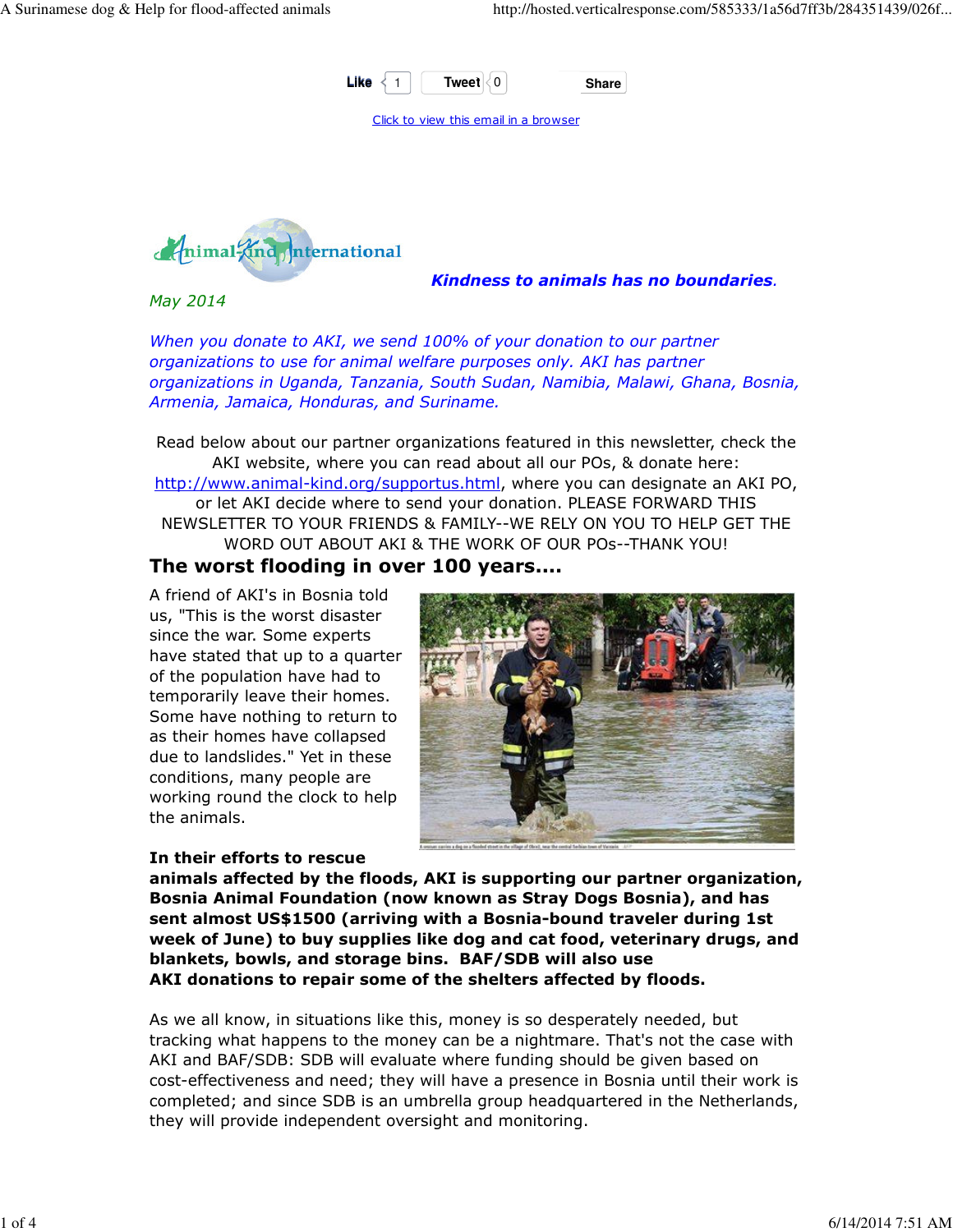The first priority is to take care of the dogs and cats and other animals that still need help and rescue. Rebuilding shelter infrastructure--to a much better standard than previously--is phase 2. BAF/SDB will be involved from start to finish, working closely with local animal welfare groups, and AKI will continue to support the rescue and rebuilding efforts.

Suze with BAF/SDB reported that, "People that were cold towards each other, are now working hand in hand! We need to use this opportunity to get all of us together, helping animals too." Please help the flood affected animals in Bosnia, and let's show Bosnia that kindness has no boundaries. Thank you for designating BAF for your AKI donation here:

http://www.animal-kind.org/bosniaanimalfoundation.html

### A Surinamese Dog

\_\_\_\_\_\_\_\_\_\_\_\_\_\_

Cynthia with Foundation Henk Abrahams-Suriname told AKI: This dog has been known to us for some time. He looked very beautiful. But suddenly we noticed a huge decline. He lies listlessly along the street, not even looking up. He has a severe form of scabies. Yet this dog has an owner. This past week, FHA visited her and the conversation went like this:



FHA: Did you take this dog to a vet? Owner: Why? It is a mutt. FHA: So if he was a purebred dog you would have taken him to a vet? Owner: Yes, definitely. FHA: But what makes this animal less than another? [no reply] FHA: When we arrived he barked, Madam. That means he watches out for you. And he does this despite his illness. Protecting you is not rewarded! [no reply]

### FHA: Bottomline, we will bring this dog to a veterinarian for treatment. After all, we don't do this work for the owners, we do it for the dogs and cats!

I'm sure that those of you who have worked in rescue have had similar conversations; sometimes you feel like you're banging your head against a wall! It's no different in Suriname. It's often a tough decision, if an owner doesn't care, do you still help the dog or cat? You don't want to encourage this type of behavior!

But it's amazing what you can achieve by talking to each other, and that's what FHA does--their dedicated volunteers move around Suriname's communities every day, talking to people about caring for the animals. And sometimes FHA has to take an animal to a vet when an owner refuses to be bothered. But by being examples of compassion towards animals, FHA volunteers have had wonderful successes, they have changed attitudes like this owner's. FHA is a strong voice for the animals of Suriname, and is AKI's newest partner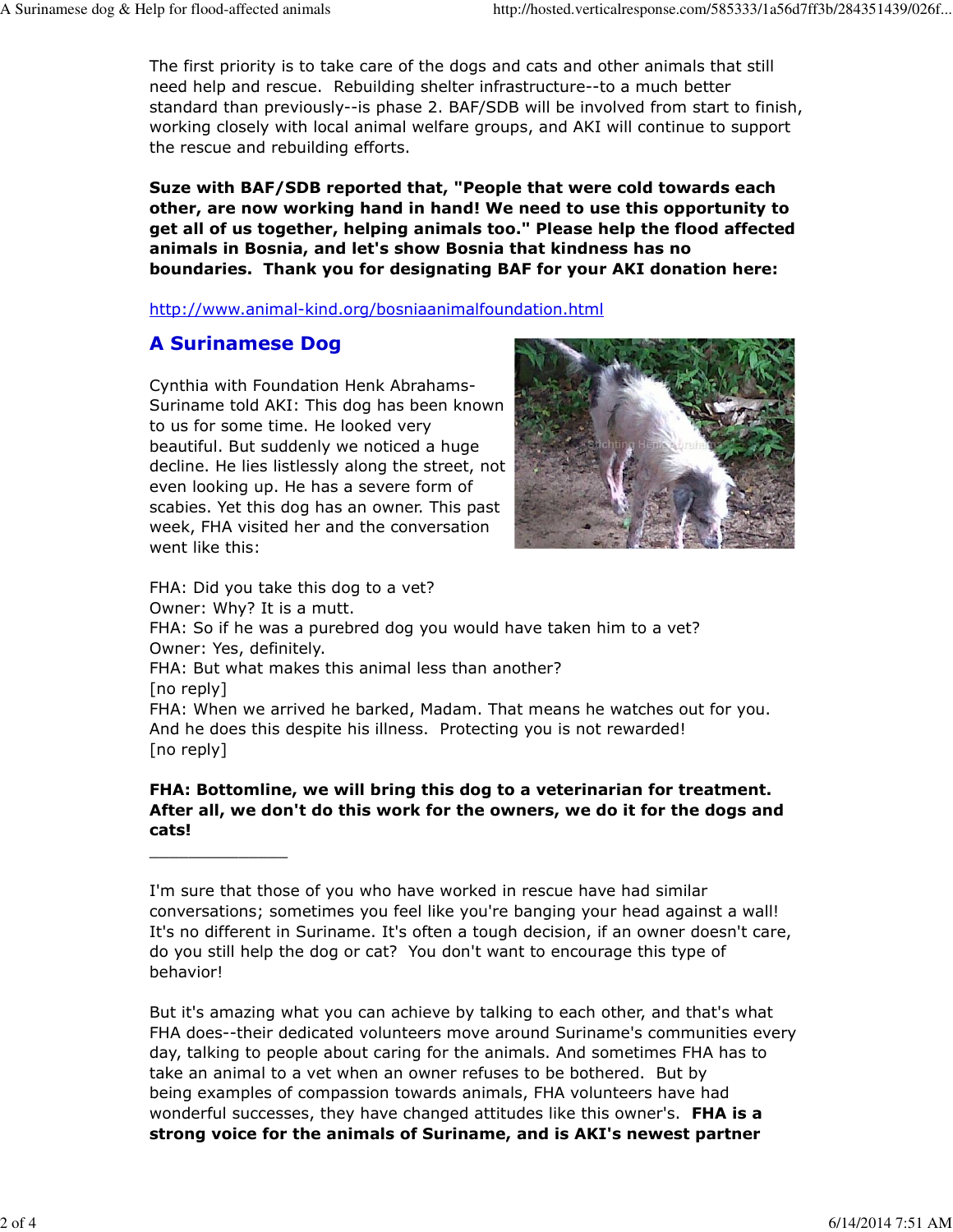### organization:

http://www.animal-kind.org/suriname.html

## AKI's GlobalGiving Project: Help 100 Poor Families in Suriname Care for their Pets

The District of Nickerie, with a human population of about 40,000, located about 400 km from Paramaribo, has so many stray dogs and no vet who will spay/neuter. Many dogs are allowed to roam, and the result is that most get pregnant and they also get pyometra; most males get transmissible venereal tumors.

When FHA was last in Nickerie in April 2014, they were "astounded at the amount of pyometra," which is



extremely painful and can be deadly if left untreated.

AKI's GlobalGiving campaign will raise money so that FHA can spay/neuter about 100 dogs in Nickerie; will raise awareness among the population-children and adults-about s/n, pyometra, TVT, and other animal welfare concerns; and will provide de-worming and other vet care. (Photo above is of FHA's 2013 spay/neuter campaign in Saramacca, Suriname.)

To remain on the GG website and to be able to continue raising money through the GG network, we need to raise \$5000 from 40 separate donors between June 1 and June 30. Please read about our GG project here, where you can also donate--every little bit will help us reach our goal! THANK YOU!

http://www.globalgiving.org/projects/help-100-poor-families-in-surinamecare-for-pets/

# Educating the Youth is the Key

That's what a longtime humane educator recently wrote to us when she sent AKI a package of humane education materials to distribute to Ghana SPCA (photo right, showing GSPCA President David Nyoagbe introducing the program and HE manual to GSPCA's two newest schools) and Liberia Animal Welfare & Conservation Society (photo below showing an LAWCS HE class).



Students in Ghana and Liberia so appreciate getting books of their own, and books about animals can make a lasting impression. If you can donate children's books about animals, we'll send them on to GSPCA and LAWCS. Also, both organizations need funds to copy humane ed manuals (about US\$3/manual) so each student can have his/her own. Won't you sponsor the cost of copying HE manuals for the students? You can donate securely and designate GSPCA's and/or